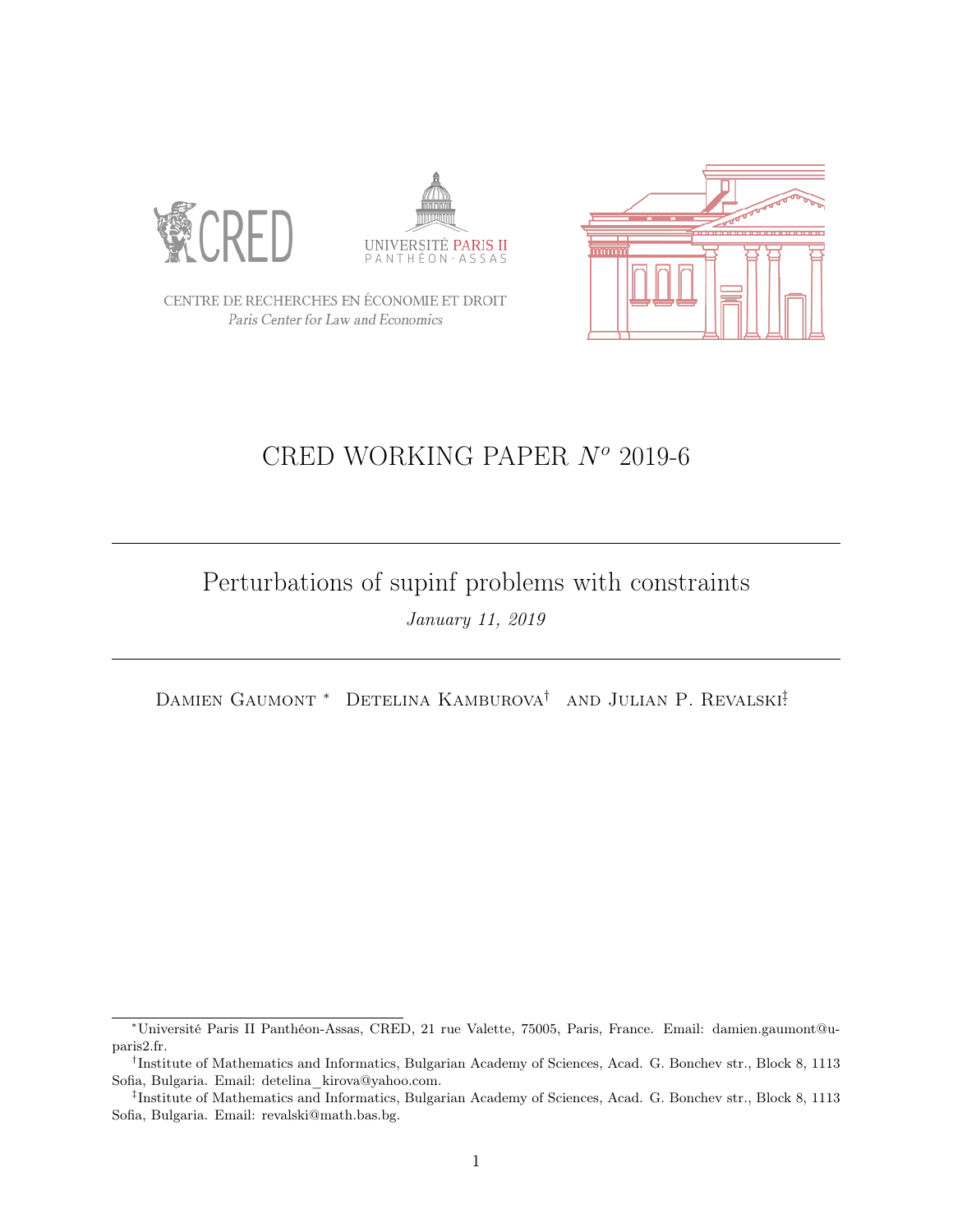### Abstract

We investigate constrained supinf problems for functions of two variables. Conditions are given which assure that the objective function can be perturbed by continuous functions with arbitrary small norms in such a way that the supinf problem for the perturbed function has a solution. We also give a characterization of the notion of well-posedness for such problems.

## Mathematics Subject Classication (2010): 90C47, 90C48, 91A44

Keywords: Constrained supinf problem, Perturbed supinf problem, Variational principles in optimization, Well-posedness of supinf problems.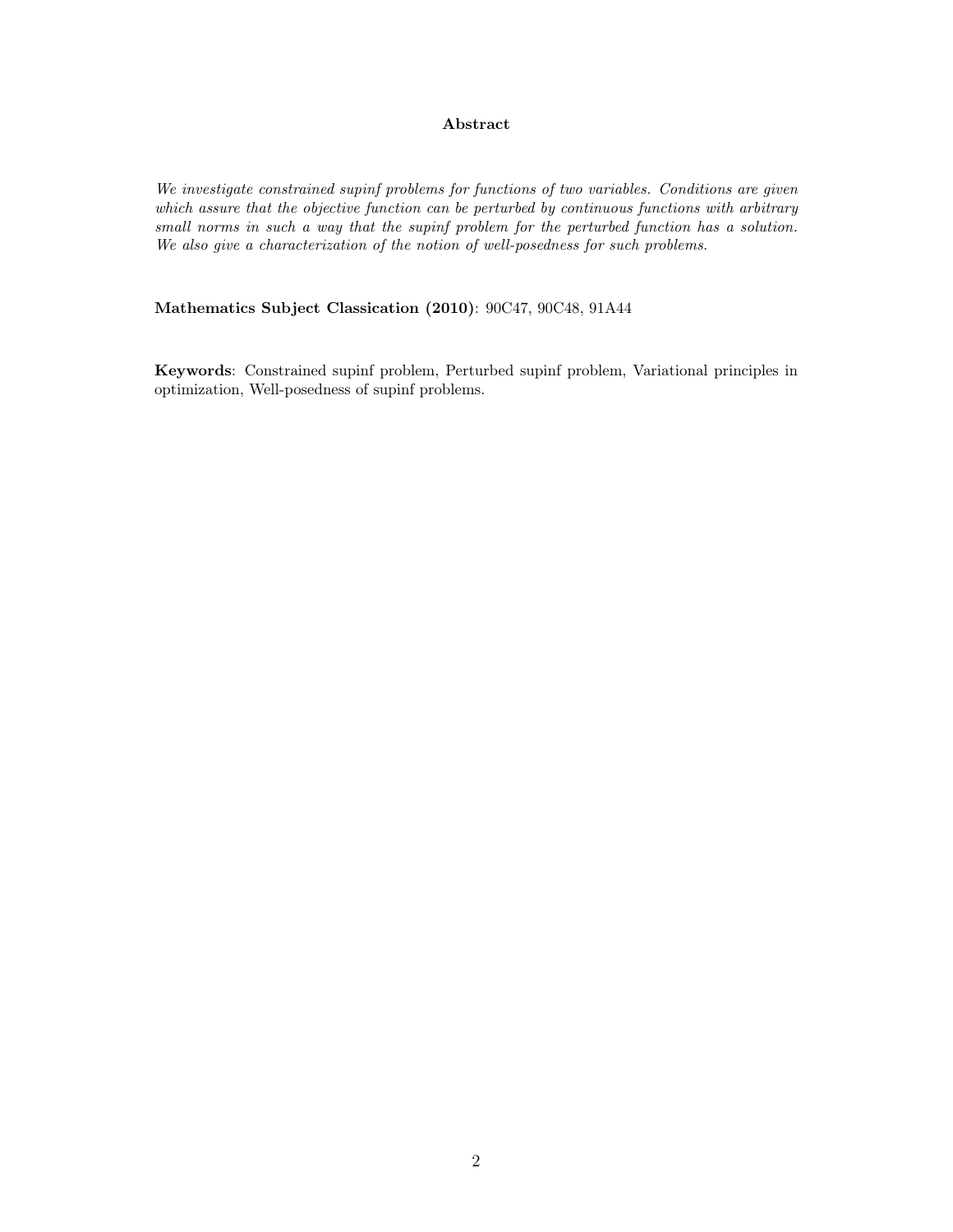#### 1 Introduction

In this article we consider the following supinf problem with constraints:

$$
(P) \qquad \sup_{x \in X} \inf_{y \in Kx} f(x, y),
$$

where  $X$  and  $Y$  are (everywhere in this article) completely regular topological spaces,  $f: X \times Y \to [-\infty, +\infty]$  is an extended real-valued function and  $K: X \rightrightarrows Y$ is a set-valued mapping with nonempty images. A solution to the problem (P) is every couple  $(x_0, y_0) \in X \times Y$  such that  $y_0 \in Kx_0$  and

$$
f(x_0, y_0) = \inf_{y \in Kx_0} f(x_0, y) = \sup_{x \in X} \inf_{y \in Kx} f(x, y).
$$

The setting of this problem includes, for example, "leader-follower" games. In such a game the first player (who is considered as a leader) makes its choice first with the aim to maximize her/his profit which is given by the function  $f$ . After choosing  $x \in X$ , the second player makes her/his choice in the set of feasible choices Kx. The gain for the first player is  $f(x, y)$ , which depends on the choice of the second player, and the value of the problem

$$
v_f := \sup_{x \in X} \inf_{y \in Kx} f(x, y)
$$

expresses the guaranteed utility which the first player can assure even with the worst behaviour of the second one. In the particular case when the set-valued mapping  $K$  is given as the set of solutions to some optimization problem, i.e. for any  $x \in X$  we have

$$
Kx := \{y' : g(x, y') = \inf_{y \in Y} g(x, y)\},\
$$

where  $q: X \times Y \to \mathbb{R}$  is a given function, this game is known as a Stackelberg problem (sometimes the latter problem is also called "two level optimization problem"). For more information about the Stackelberg problem see, e.g., [9], [6], [7].

When we have  $Kx = Y$  for any  $x \in X$ , the problem (P) gives, for example, the guaranteed gain for some of the two players in noncooperative games, or can be considered also from the point of view of the study of the existence of saddle points for the function  $f$ .

Let us come back to the general problem  $(P)$  with constraints. Evidently, without additional assumptions on the function  $f$ , on the spaces  $X$  and  $Y$  and on the set-valued mapping  $K$ , the problem  $(P)$  may not have a solution. The principal aim of the paper is to find conditions which allow perturbations of the original function  $f$  by suitable continuous functions in such a way that the perturbed function has a solution for the problem (P). The validity of such kind of result is usually known in optimization as variational principle for the corresponding class of problems. Such results for functions of two variables have been obtained by McLinden in [8] (using Ekeland variational principle [1]) and for the case of unconstrained supinf problems (i.e. in which  $Kx = Y$  for each  $x \in X$ ) by Kenderov et al. in [5]. A variational principle for several classes of usual optimization problems with constraints was obtained by Ioffe et al. in [2].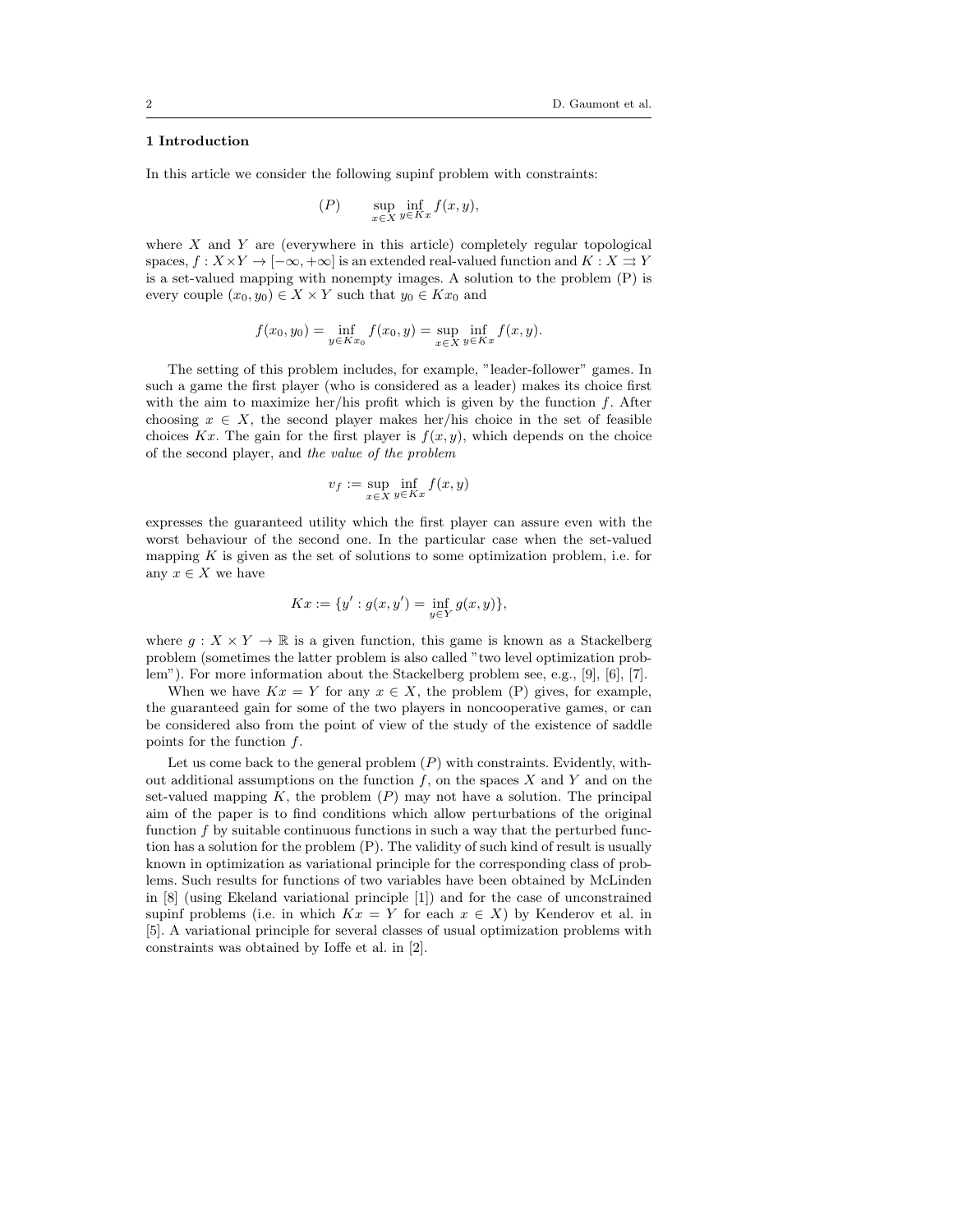We will also be interested in investigating stronger notions than merely the existence of solutions to supinf problems. More precisely, we will be interested in the well-posedness of the corresponding problem. To introduce this notion for supinf problems, let us first remind that the minimization problem determined by a given extended real-valued function  $h : Z \to \mathbb{R} \cup \{+\infty\}$  defined in a topological space Z is called Tykhonov well-posed if h has a unique minimum point  $z_0 \in Z$ and, moreover for every minimizing sequence  $\{z_n\}_{n=1}^{\infty} \subset Z$  for h, i.e.  $h(z_n) \to$  $\inf_Z h$ , it follows that  $z_n \to z_0$ . An equivalent definition of the Tykhonov wellposedness is: every minimizing sequence for h converges to some minimizer of h. Analogously, for a given  $h : Z \to \mathbb{R} \cup \{-\infty\}$  the corresponding maximization problem is Tykhonov well-posed if there is a unique maximizer of h in Z towards which converges every maximizing sequence for the function  $h$  (equivalently, if the minimization problem for  $-h$  is well-posed in the sense of Tykhonov).

The first notion of well-posedness for the supinf problem  $(P)$  concerns only the first player. Having in mind the leader-follower game, a solution for the leader player (called *sup-solution*) is any point  $x_0 \in X$  such that  $v_f = \inf_{y \in Kx_0} f(x_0, y)$ . The problem  $(P)$  is called *sup-well-posed* if the problem to maximize the function  $v(\cdot) := \inf_{y \in K(\cdot)} f(\cdot, y)$  is well-posed in the sense of Tykhonov. In the latter case, obviously, there is only one sup-solution.

We will be also interested in a stronger notion of well-posedness for the supinf problem  $(P)$ . Namely, (see e.g. [3]) the problem  $(P)$  is called well-posed if every optimizing sequence for the problem  $(P)$  converges to some (in fact, unique) solution  $(x_0, y_0)$  of  $(P)$  (here, and in the sequel, on  $X \times Y$  we consider the product topology, generated by the topologies of X and Y). A sequence  $((x_n, y_n))_n \subset X \times Y$  is called *optimizing* for  $(P)$  if:

1.  $y_n \in Kx_n$  for every *n*; 2.  $v(x_n) \to v_f = \sup_{x \in X} \inf_{y \in Kx} f(x, y);$ 3.  $f(x_n, y_n) \rightarrow v_f$ 

It is evident that if  $(P)$  is well-posed with unique solution  $(x_0, y_0)$ , then the problem  $(P)$  is sup-well posed with unique sup-solution  $x_0$ . The converse is not true, in general. Several (generic) variational principles for the problem  $(P)$ , concerning well-posedness were obtained by Kenderov and Lucchetti in [3].

#### 2 Preliminaries

Let Z be a completely regular topological space and  $h : Z \to \mathbb{R} \cup \{+\infty\}$  be an extended real-valued function. The set dom  $(h) = \{z \in Z : h(z) < +\infty\}$  stands as usual for the *domain* of h. In the case when h takes values in  $\mathbb{R} \cup \{-\infty\}$ , the set dom (h) again consists of all points in Z at which h is finite. The function  $h: Z \rightarrow$  $\mathbb{R} \cup \{\pm \infty\}$  is called proper if its domain is not empty. Denote by  $C(Z)$  the space of all continuous, bounded real-valued functions defined on  $Z$ . The space  $C(Z)$ equipped with the norm of uniform convergence  $||g||_{Z,\infty} := \sup\{|g(z)| : z \in Z\},\$  $g \in C(Z)$ , is a real Banach space. Let us first formulate the following result from [4] (see also Remark 2.2 from [5]) which will be used in the sequel  $(\mathbb{R}_{+}$  meaning the set of non-negative reals):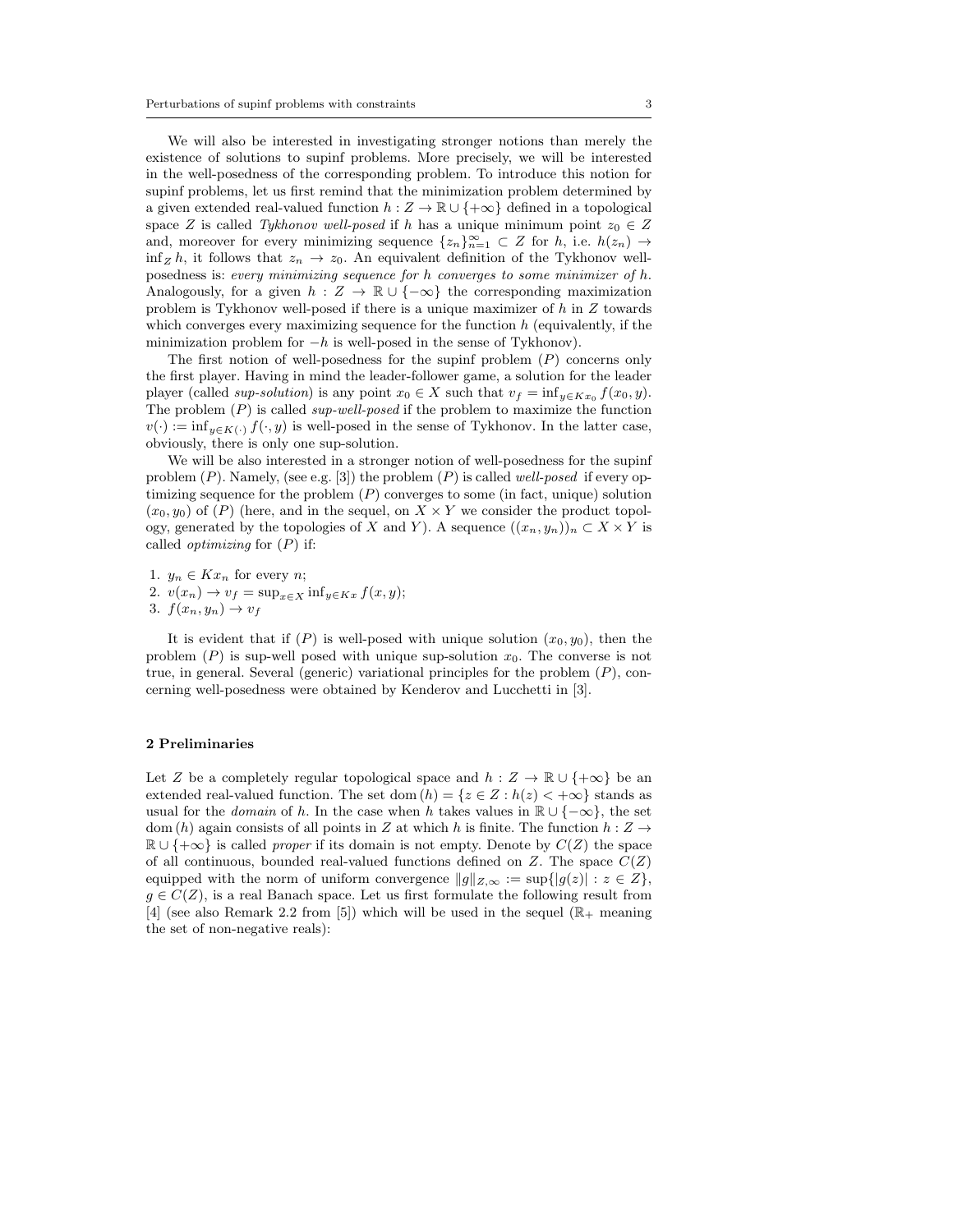**Lemma 1** ([4][Lemma 2.1]) Let  $h : Z \to \mathbb{R} \cup \{+\infty\}$  be a proper lower semicontinuous function which is bounded from below. Let  $z_0 \in \text{dom}(h)$  and  $\varepsilon > 0$  be such that  $h(z_0) < \inf_Z h + \varepsilon$ . Then, there exists a continuous bounded function  $g: Z \to \mathbb{R}_+$ such that  $g(z_0) = 0$ ,  $||g||_{Z,\infty} \leq \varepsilon$  and the function  $h + g$  attains its minimum in Z at  $z_0$ . Moreover, g can be chosen such that  $||g||_{Z,\infty} = h(z_0) - \inf_Z h$ .

The above lemma concerns unconstrained optimization, i.e. when we search for the minimum of  $h$  on the whole space X. But in special cases it can be also modified to have perturbations for constrained optimization problems. Namely, the following result is true:

**Lemma 2** Let  $h : Z \to \mathbb{R} \cup \{+\infty\}$  be a proper lower semicontinuous function which is bounded from below. Let A be a closed subset of Z such that  $A \cap$ dom  $(h) \neq$  $\emptyset$ . Let z<sub>0</sub> ∈ A ∩ dom (h) and  $\varepsilon > 0$  be such that  $h(z_0) < \inf_A h + \varepsilon$ . Then, there exists a continuous bounded function  $g: Z \to \mathbb{R}_+$  such that  $g(z_0) = 0$ ,  $||g||_{Z,\infty} \leq \varepsilon$ and the function  $h + g$  attains its minimum in A at  $z_0$ . Moreover, g can be chosen such that  $||g||_{Z,\infty} = h(z_0) - \inf_A h$ .

*Proof* Define  $h' : Z \to \mathbb{R} \cup \{+\infty\}$  by  $h'(z) := h(z)$  if  $z \in A$  and  $h'(z) = +\infty$ otherwise. It is not difficult to see that  $h'$  is a proper bounded from below lower semicontinuous function (which coincides with h on A) and  $\inf_Z h' = \inf_A h' =$  $\inf_A h$ . Apply Lemma 1 for the function h'. It is easily seen that the obtained function  $g \in C(Z)$ , after applying Lemma 1 for the function  $h'$ , satisfies the conclusions of Lemma 2.

Recall that a (nonempty valued) set-valued mapping  $K : X \rightrightarrows Y$  is called lower semicontinuous (lsc) at  $x \in X$  if, for every open set  $V \subset Y$  such that  $Kx \cap V \neq \emptyset$ , there is an open neighbourhood U of x such that  $Kx' \cap V \neq \emptyset$  for all  $x' \in U$ . The mapping  $K$  is called lower semicontinuous in  $X$  if it is lower semicontinuous at each point of X. The mapping  $K : X \rightrightarrows Y$  is called upper semicontinuous (usc) at  $x \in X$  if, for every open  $V \subset Y$  such that  $Kx \subset V$ , there is an open neighbourhood U of x such that  $Kx' \subset V$  for all  $x' \in U$ . The mapping K is called upper semicontinuous in  $X$  if it is upper semicontinuous at each point of  $X$ .

The following result is well-known. A sketch of the proof is given for the sake of completeness:

**Lemma 3** Let  $f : X \times Y \to [-\infty, +\infty]$  be an extended real-valued function such that f is upper semicontinuous in  $X \times Y$ . Let  $K : X \rightrightarrows Y$  be a lsc set-valued mapping with nonempty images. Then the function  $v(\cdot) = \inf_{y \in K(\cdot)} f(\cdot, y)$  is upper semicontinuous in X.

*Proof* Let  $x_0 \in X$  and suppose that  $v(x_0) = \inf_{y \in K} x_0 f(x_0, y) < \infty$  (otherwise we are done). Take any  $t \in \mathbb{R}$  with  $v(x_0) < t$ . Then, for some  $y_0 \in Kx_0$  we will have  $f(x_0, y_0) < t$ . Since f is upper semicontinuous at  $(x_0, y_0)$  there are nonempty open neighborhoods U of  $x_0$  and V of  $y_0$  such that  $f(x, y) < t$  for each  $(x, y) \in U \times V$ . Since  $y_0 \in Kx_0 \cap V$  and K is lower semicontinuous at  $x_0$ , we may think that U is chosen in such a way that  $Kx \cap V \neq \emptyset$  for every  $x \in U$ . Now, if  $x \in U$ , let  $y_x \in Kx \cap V$ . Then, we have,

$$
v(x) = \inf_{y \in Kx} f(x, y) \le f(x, y_x) < t,
$$

which shows that  $v(\cdot)$  is upper semicontinuous in X.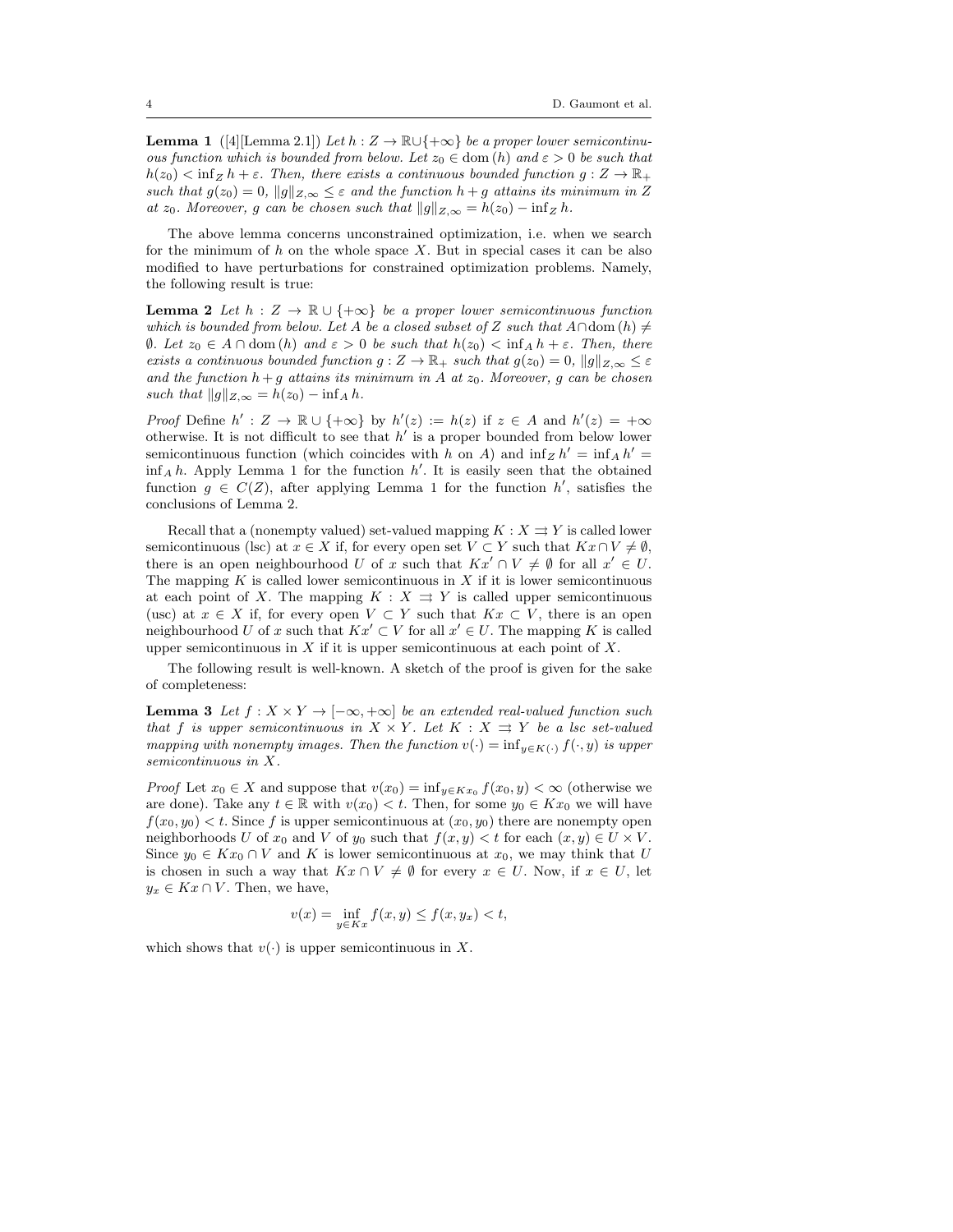#### 3 Perturbations of supinf problems

In this section we turn back to our general question to find conditions under which we can perturb a given function of two variables by continuous functions in such a way that the perturbed function has a solution for the supinf problem (P). We will suppose the following assumptions for the objective function  $f: X \times Y \rightarrow$  $[-\infty, +\infty]$  and for the set-valued mapping  $K : X \rightrightarrows Y$ , the last two of which, in the case when  $Kx = Y$  for every  $x \in X$ , have been already considered in [5]:

- (A1) the function  $f : X \times Y \to [-\infty, +\infty]$  is upper semicontinuous in  $X \times Y$ ;
- (A2) the mapping  $K : X \rightrightarrows Y$  is with nonempty closed images and is lsc in X;
- (A3) the function  $v(\cdot) = \inf_{y \in K(\cdot)} f(\cdot, y)$  is bounded above in X and proper as a function with values in  $\mathbb{R} \cup \{-\infty\};$
- (A4) for every  $x \in X$  the function  $f(x, \cdot)$  is lower semicontinuous in Y.

First, we will prove the following basic perturbation result, which is a variational principle for supinf problems with constraints, and which shows that we can make as small as we wish perturbations of a function of two variables satisfying the conditions (A1)-(A4) (together with the constrained mapping  $K$ ), by a difference of individually continuous functions defined in  $Y$  and  $X$  respectively, such that the perturbed function has a solution for the supinf problem. Its proof uses the idea of the proof of Proposition 2.6 from [5], where the case without constraints was considered.

**Theorem 1** Let  $f : X \times Y \to [-\infty, +\infty]$  be an extended real-valued function and  $K: X \rightrightarrows Y$  be a set-valued mapping which satisfy  $(A1)-(A4)$ . Let  $\varepsilon > 0$  and  $x_0 \in X$  be such that  $v(x_0) > sup_{x \in X}v(x) - \varepsilon$  and let  $\delta > 0$  and  $y_0 \in Kx_0$  be such that  $f(x_0, y_0) < \inf_{y \in Kx_0} f(x_0, y) + \delta$ . Then, there exist continuous bounded functions  $q: X \to \mathbb{R}_+$  and  $p: Y \to \mathbb{R}_+$ , such that  $q(x_0) = p(y_0) = 0$ ,  $||q||_{X,\infty} \leq \varepsilon$ ,  $||p||_{Y,\infty} \leq \delta$  and the supinf problem  $\sup_{x \in X} \inf_{y \in K} f(x, y) - q(x) + p(y)$  has a solution at  $(x_0, y_0)$ .

If the function f and the set-valued mapping K satisfy the assumptions  $(A1)$ – (A4), and  $\varepsilon > 0$  and  $\delta > 0$  are arbitrary, then points  $x_0$  and  $y_0$  as in the statement above always exist.

*Proof* Consider the function  $v(x) = \inf_{y \in Kx} f(x, y), x \in X$ . Since, under the assumptions of the theorem it is proper and bounded from above (assumption (A3)) and also upper semicontinuous (Lemma 3), then by Lemma 1, applied to the function  $-v(\cdot)$ , there is a continuous bounded function  $q: X \to \mathbb{R}_+$ , such that  $q(x_0) = 0$ ,  $||q||_{X,\infty} \leq \varepsilon$  and the function  $\inf_{y \in K(\cdot)} f(\cdot, y) - q(\cdot)$  attains its maximum in  $X$  at  $x_0$ .

From assumption  $(A3)$  (the fact that v is proper and bounded above) it follows that  $v(x_0) = \inf_{y \in Kx_0} f(x_0, y)$  is a finite number. Consequently,  $f(x_0, \cdot)$  is a bounded below proper (and by (A4), also lower semicontinous) function with values in  $\mathbb{R}\cup\{+\infty\}$ , such that  $Kx_0 \cap \text{dom}(f(x_0,\cdot)) \neq \emptyset$ . Then, since  $Kx_0$  is also a closed set in Y, by Lemma 2 there exists a continuous bounded function  $p: Y \to \mathbb{R}_+$ , such that  $p(y_0) = 0$ ,  $||p||_{Y,\infty} \leq \delta$  and the function  $f(x_0, \cdot) + p(\cdot)$  attains its minimum in  $Kx_0$  at y<sub>0</sub>. Moreover,  $||p||_{Y,\infty} = f(x_0, y_0) - inf_{y \in Kx_0} f(x_0, y) =: c \ge 0.$ 

With the so obtained functions q and p, take now some arbitrary  $x \in X$  and fix it. Using the properties above we have: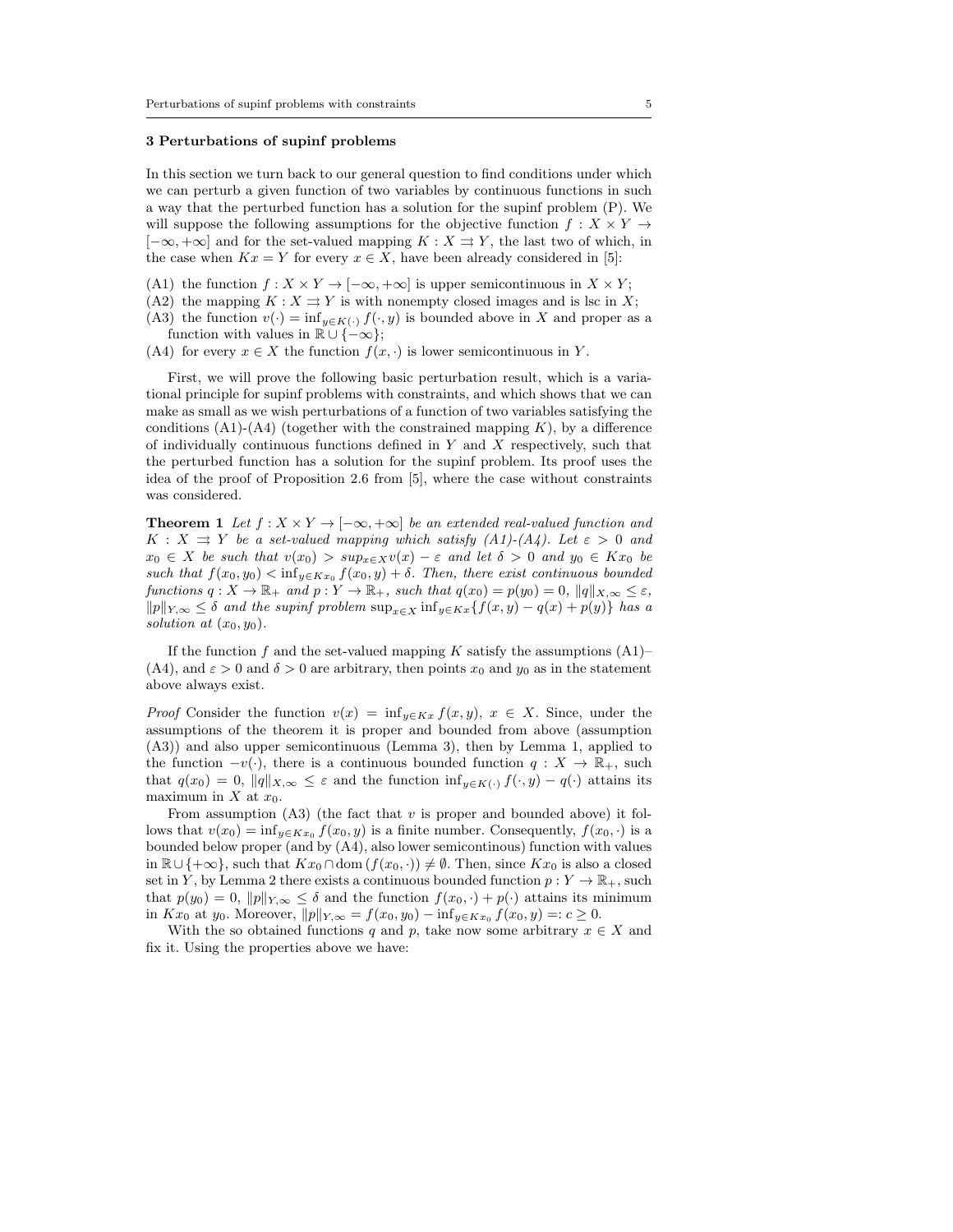$$
\inf_{y \in Kx} \{ f(x, y) - q(x) + p(y) \} - c = \inf_{y \in Kx} \{ f(x, y) + p(y) - c \} - q(x) \n\leq \inf_{y \in Kx} f(x, y) - q(x) = v(x) - q(x) \n\leq v(x_0) - q(x_0) = v(x_0),
$$

the last inequality being true because  $v(\cdot) - q(\cdot)$  attains its maximum in X at  $x_0$ and taking into account that  $q(x_0) = 0$ .

Therefore, having in mind the above chain of inequalities and the definition of c, we obtain

$$
\begin{aligned} \inf_{y \in Kx} \{ f(x, y) - q(x) + p(y) \} &\le v(x_0) + c = \inf_{y \in Kx_0} f(x_0, y) + c = f(x_0, y_0) \\ &= f(x_0, y_0) + p(y_0) = \inf_{y \in Kx_0} \{ f(x_0, y) + p(y) \} \\ &= \inf_{y \in Kx_0} \{ f(x_0, y) - q(x_0) + p(y) \}. \end{aligned}
$$

In the above we used the fact that the function  $f(x_0, \cdot) + p(\cdot)$  attains its minimum on  $Kx_0$  at  $y_0$ .

Combining the above chain of inequalities we conclude that  $(x_0, y_0)$  is a solution to the supinf problem generated by the function  $f(x, y)-q(x)+p(y), (x, y) \in X \times Y$ .

In the following theorem (and in the sequel) on  $C(X) \times C(Y)$  we consider the usual product topology, generated by the norms in  $C(X)$  and  $C(Y)$  respectively. It is easily seen that if a function  $f : X \times Y \to [-\infty, +\infty]$  and a set-valued mapping  $K : X \rightrightarrows Y$  satisfy the assumptions  $(A1)$ – $(A4)$  and g is a continuous bounded function on  $X \times Y$ , then the function  $f + g$  and the mapping K also satisfy (A1)– (A4). Therefore, the next theorem is an easy consequence of Theorem 1, having in mind the latter remark and the properties of the sup-norms.

**Theorem 2** Let  $f : X \times Y \to [-\infty, +\infty]$  and  $K : X \rightrightarrows Y$  satisfy the assumptions  $(A1)$ – $(A4)$ . Then, we have the following:

- (a) The set  $\{(q, p) \in C(X) \times C(Y) : \text{the function } f(x, y) + q(x) + p(y), (x, y) \in X \times Y\}$ Y, has a solution for the supinf problem  $(P)$  is a dense subset of  $C(X) \times C(Y)$ ;
- (b) The set  $\{u \in C(X \times Y) : the function f(x, y) + u(x, y), (x, y) \in X \times Y, has a$ solution for the supinf problem (P) } is a dense subset of  $(C(X\times Y), \|\cdot\|_{X\times Y,\infty})$ .

The assertions from (a) and (b) above constitute "dense" variational principles for supinf problems with constraints.

#### 4 Well-posedness of supinf problems

In this section we will give a characterization of the well-posedness of supinf problems with constraints. But before that, we give a result concerning the sup-wellposedness, defined in the Introduction. Recall that, given the objective function  $f: X \times Y \to [-\infty, +\infty]$  and the constraint mapping  $K: X \rightrightarrows Y$ , the sup-well posedness of the corresponding supinf problem (P) is simply the well-posedness of maximization problem determined by the function  $v(x) = \inf_{y \in Kx} f(x, y), x \in X$ . The following proposition is proved as Proposition 2.10 from [5], using Theorem 1, and this is why the proof is omitted. It shows that in some cases (for example, in metric spaces) we can obtain perturbations such that the corresponding perturbed supinf problem not only has a solution but it is also sup-well-posed.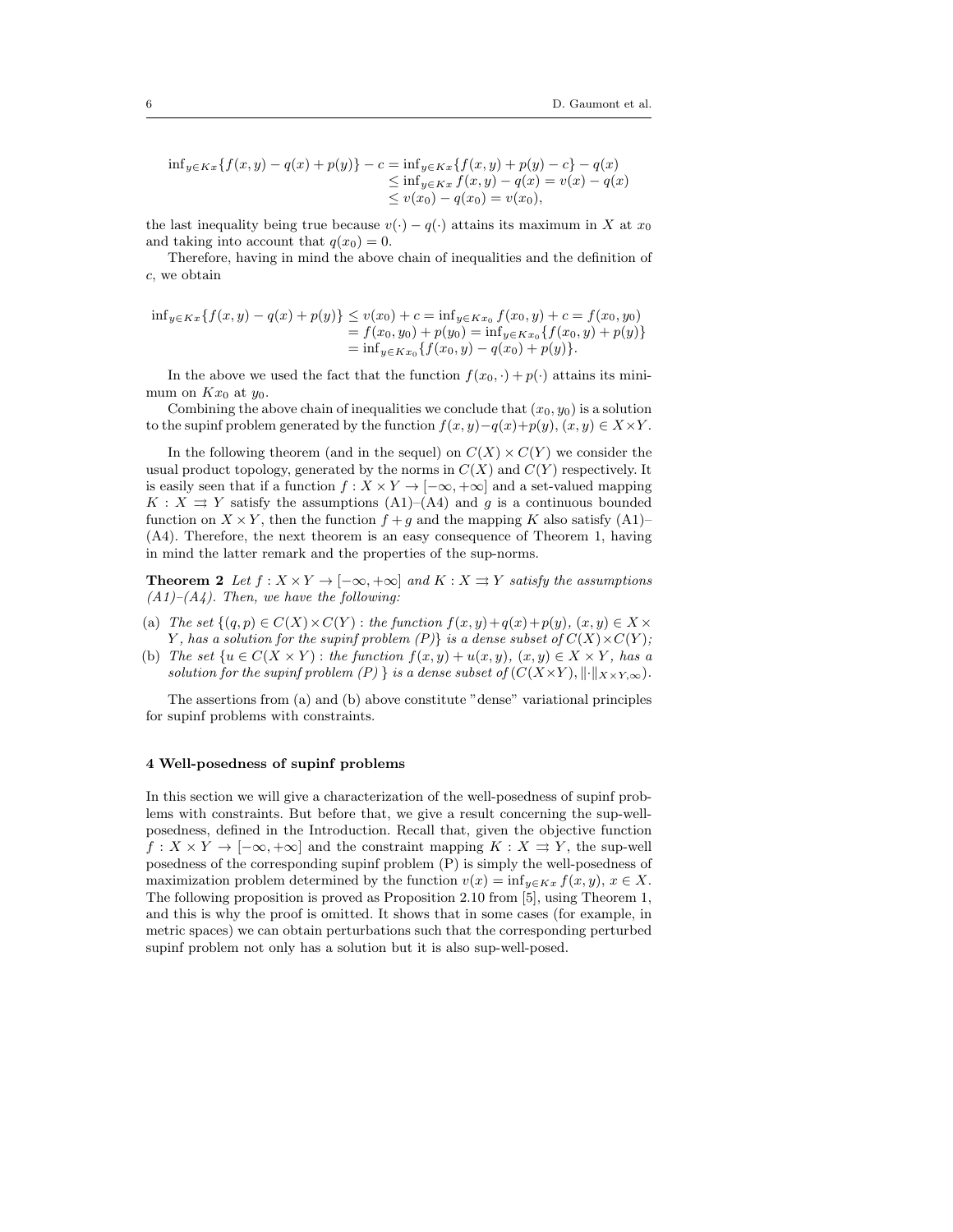**Proposition 1** Let  $f : X \times Y \to [-\infty, +\infty]$  and  $K : X \rightrightarrows Y$  satisfy the assumptions  $(A1)$ – $(A4)$ . Let  $\varepsilon > 0$  and  $x_0 \in X$  be such that  $v(x_0) > sup_{x \in X}v(x) - \varepsilon$ and let  $\delta > 0$  and  $y_0 \in Kx_0$  be such that  $f(x_0, y_0) < \inf_{y \in Kx_0} f(x_0, y) + \delta$ . Suppose that  $x_0$  has a countable local base in X. Then, there exist continuous bounded functions  $q: X \to \mathbb{R}_+$  and  $p: Y \to \mathbb{R}_+$ , such that  $q(x_0) = p(y_0) = 0$ ,  $||q||_{X,\infty} \leq \varepsilon$ ,  $||p||_{Y,\infty} \leq \delta$ , the supinf problem  $\sup_{x \in X} \inf_{y \in K} f(x, y) - q(x) + p(y)$  has a solution at  $(x_0, y_0)$  and the latter problem is also sup-well-posed with unique supsolution  $x_0$ .

Further, we will be interested in investigating the stronger notion of wellposedness of the supinf problems, defined again in the Introduction. To this end, let  $S_f: C(X) \times C(Y) \rightrightarrows X \times Y$  be the set-valued mapping which assigns to every couple of functions  $(q, p) \in C(X) \times C(Y)$  the (possibly empty) solution set to the problem  $\sup_{x \in X} \inf_{y \in K} f(x, y) + q(x) + p(y)$ .

**Theorem 3** Let  $f : X \times Y \to [-\infty, +\infty]$  and  $K : X \Rightarrow Y$  satisfy the assumptions  $(A1)$ – $(A4)$ . Then the mapping  $S_f$  is single-valued and upper semicontinuous at  $(q, p) \in C(X) \times C(Y)$  if and only if the supinf problem (P) for the function  $f(x, y)$ +  $q(x) + p(y), (x, y) \in X \times Y$ , and the mapping K is well-posed.

*Proof* Suppose that  $S_f$  is upper semicontinuous and single-valued at  $(q, p) \in$  $C(X) \times C(Y)$ . Let  $(x_0, y_0)$  be the unique solution to the corresponding supinf problem, that is  $S_f(q, p) = \{(x_0, y_0)\}\.$  Let  $((x_n, y_n))_n \in X \times Y$  be an optimizing sequence for the supinf problem generated by  $f(x, y)+q(x)+p(y)$ ,  $(x, y) \in X \times Y$ . According to the definition of such a sequence we have (with a slight abuse of notation we use the symbol  $v_f$  for the value of the supinf problem generated by the function  $f(x, y) + q(x) + p(y), (x, y) \in X \times Y$ :

- 1.  $y_n \in Kx_n$  for each *n*;
- 2.  $v(x_n) = \inf_{y \in Kx_n} \{f(x_n, y) + q(x_n) + p(y)\} \to v_f = \sup_{x \in X} \inf_{y \in Kx} \{f(x, y) + g(x_n)\}$  $q(x) + p(y)$ ;
- 3.  $f(x_n, y_n) + q(x_n) + p(y_n) \to v_f$ .

Suppose that  $((x_n, y_n))_n$  does not converge to  $(x_0, y_0)$ . By passing to a subsequence, we may assume that there exist open neighbourhoods  $U$  of  $x_0$  and  $V$  of  $y_0$  such that  $(x_n, y_n) \notin U \times V$  for every n.

From the upper semicontinuity of  $S_f$  at  $(q, p)$  there exists  $\varepsilon > 0$ , such that  $||q'-q||_{X,\infty} < \varepsilon, ||p'-p||_{Y,\infty} < \varepsilon, q' \in C(X)$  and  $p' \in C(Y)$ , implies  $S_f(q',p') \subset$  $U \times V$ .

Let  $n$  be so large that

$$
v_f - v(x_n) < \varepsilon/2
$$

and

$$
|v_f - f(x_n, y_n) - q(x_n) - p(y_n)| < \varepsilon/2
$$

Then, in particular, combining the above two inequalities, for such a large  $n$ , we have

$$
f(x_n, y_n) + q(x_n) + p(y_n) < v(x_n) + \varepsilon = \inf_{y \in K_{x_n}} \{ f(x_n, y) + q(x_n) + p(y) \} + \varepsilon.
$$

Fix such a large  $n$  which satisfies the last inequalities and apply Theorem 1 for the function  $f(x, y) + q(x) + p(y)$ ,  $(x, y) \in X \times Y$  (the latter function obviously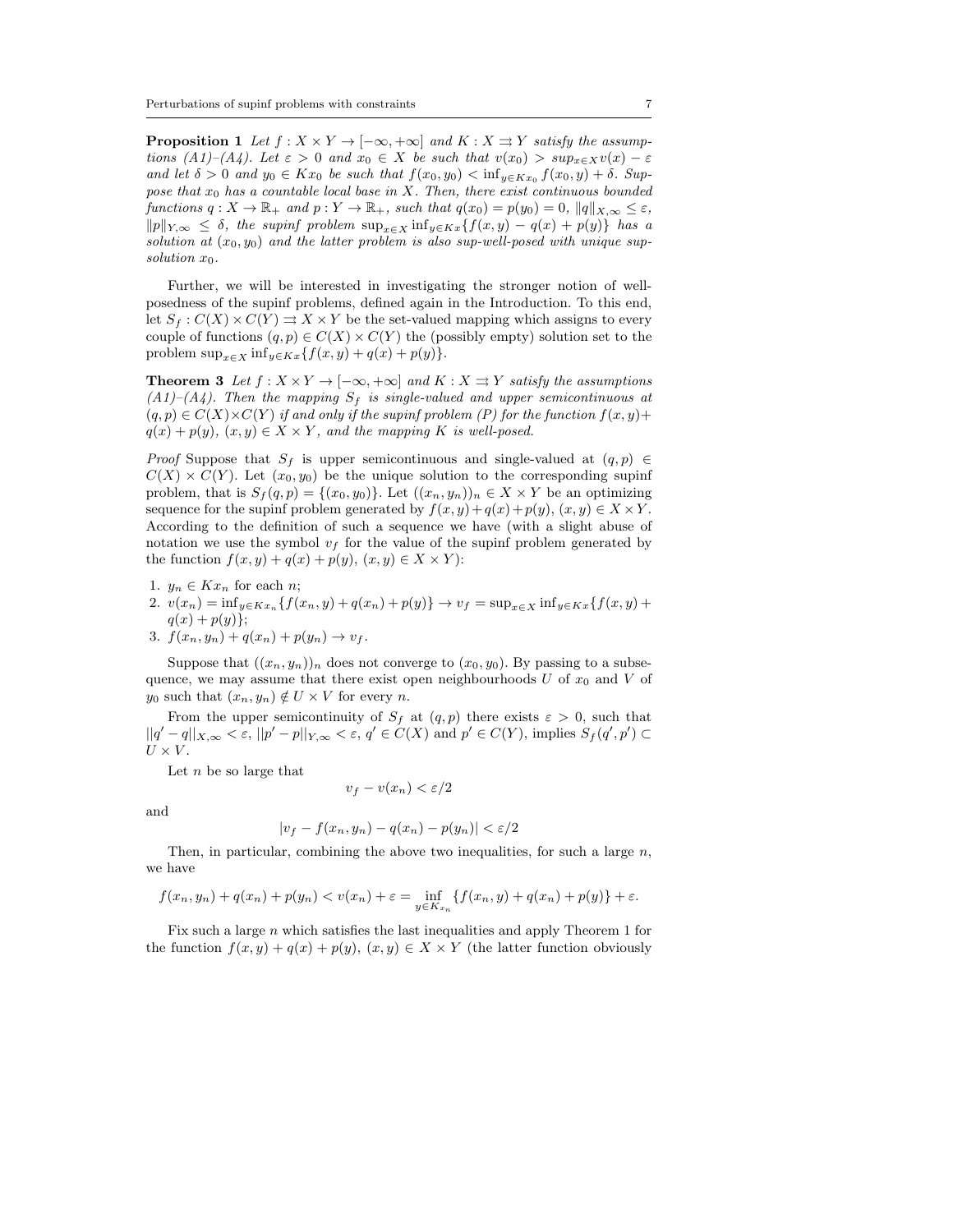satisfies (A1)–(A4) together with the mapping K) the point  $x_n$  with  $\varepsilon/2$  (we have  $v(x_n) > \sup_{x \in X} v(x) - \varepsilon/2$ , and the point  $y_n$  with  $\varepsilon$   $(f(x_n, y_n) + q(x_n) + p(y_n)$  $\inf_{y \in Kx_n} \{f(x_n, y) + q(x_n) + p(y)\} + \varepsilon$ . Then, there are functions  $q_n \in C(X)$  and  $p_n \in C(Y)$ , such that  $||q_n||_{X,\infty} \leq \varepsilon/2$ ,  $||p_n||_{Y,\infty} \leq \varepsilon$  and  $(x_n, y_n)$  is a solution to the supinf problem for the function  $f(x, y) + q(x) - q_n(x) + p(y) + p_n(y), (x, y) \in$  $X\times Y$ . But  $||q-q_n-q||_{X\infty}<\varepsilon/2$ ,  $||p+p_n-p||<\varepsilon$  and  $(x_n,y_n)\in S_f(q-q_n,p+p_n)$ , which contradicts  $(x_n, y_n) \notin U \times V$ .

Conversely, suppose that the supinf problem for the function  $f(x, y) + q(x) + q(x)$  $p(y), (x, y) \in X \times Y, (q, p) \in C(X) \times C(Y)$ , and the mapping K, is well-posed with unique solution  $(x_0, y_0)$ . Hence  $S_f(q, p) = \{(x_0, y_0)\}\.$  Suppose that  $S_f$  is not usc at  $(q, p)$ . Then, there exist open neighbourhoods U of  $x_0$  and V of  $y_0$ , such that for every  $n \geq 1$  there are  $q_n \in C(X)$  and  $p_n \in C(Y)$  such that  $||q_n - q|| < 1/n$ ,  $\|p_n - p\| < 1/n$  and  $S_f(q_n, p_n)$  is not included in  $U \times V$ . The latter implies that for every  $n \geq 1$  there exists  $(x_n, y_n) \in S_f(q_n, p_n) \setminus (U \times V)$ .

Since for each  $n \geq 1$  the couple  $(x_n, y_n)$  is a solution for the supinf problem for the function  $f(x, y)+q_n(x)+p_n(y)$ ,  $(x, y) \in X \times Y$ , and the mapping  $K : X \rightrightarrows Y$ , then for every  $n \geq 1$  we have  $y_n \in Kx_n$  and :

$$
f(x_n, y_n) + q_n(x_n) + p_n(y_n) = \inf_{y \in Kx_n} \{ f(x_n, y) + q_n(x_n) + p_n(y) \}
$$
  
= 
$$
\sup_{x \in X} \inf_{y \in Kx} \{ f(x, y) + q_n(x) + p_n(y) \}.
$$

For brevity, for each  $n \geq 1$ , denote by  $\alpha_n$ ,  $v_n(x_n)$  and  $v_n$  the three (equal) expressions in the last chain of equalities. The fact that  $q_n$  and  $p_n$  converge uniformly to  $q$  and  $p$ , respectively (in the corresponding spaces), easily implies that  $v_n$  converges to  $v_f = \sup_{x \in X} \inf_{y \in K} f(x, y) + q(x) + p(y)$ ,  $v_n(x_n)$  and  $v(x_n) = \inf_{y \in Kx_n} \{f(x_n, y) + q(x_n) + p(y)\}\$ are close eventually, and  $\alpha_n$  and  $f(x_n, y_n) + q(x_n) + p(y_n)$  are also close eventually. All this together with the above equalities shows that  $((x_n, y_n))_n$  is an optimizing sequence for the supinf problem determined by the function  $f(x, y)+q(x)+p(y)$ ,  $(x, y) \in X \times Y$ . And this is a contradiction with the well-posedenss of the supinf problem, since  $((x_n, y_n))_n$ does not converge to  $(x_0, y_0)$ . This completes the proof of the theorem.

The reader should observe that, in the above proof, apart from the classical properties of the uniform convergence, what we have used concerning the assumptions imposed in order to apply Theorem 1, is that, if  $f : X \times Y \to [-\infty, +\infty]$ and the mapping  $K : X \rightrightarrows Y$  satisfy  $(A1)$ – $(A4)$  and  $(q, p) \in C(X) \times C(Y)$ , then  $f(x, y) + q(x) + p(y), (x, y) \in X \times Y$ , also satisfies the assumptions (A1)–(A4) for the mapping  $K$ . Therefore, the following theorem is proved exactly as the theorem above, having in mind our remark before Theorem 2, namely, that if we have a function f and K which satisfy (A1)–(A4), and  $u \in C(X \times Y)$ , then the function  $f + u$  also satisfies (A1)–(A4) for the mapping K.

Let us consider the mapping  $\tilde{S}_f : (C(X \times Y), || \cdot ||_{X \times Y, \infty}) \Rightarrow X \times Y$  which assigns to each  $u \in C(X \times Y)$  the (possibly empty) solution set to the supinf problem (P) generated by the function  $f + u$  and the mapping K. Then,

**Theorem 4** Let  $f : X \times Y \to [-\infty, +\infty]$  and  $K : X \rightrightarrows Y$  satisfy the assumptions (A1)–(A4). Then the mapping  $\tilde{S}_f : (C(X \times Y), || \cdot ||_{X \times Y, \infty}) \rightrightarrows X \times Y$  is singlevalued and upper semicontinuous at  $u \in C(X \times Y)$ , if and only if the supinf problem (P) for the function  $f + u$  and the mapping K is well-posed.